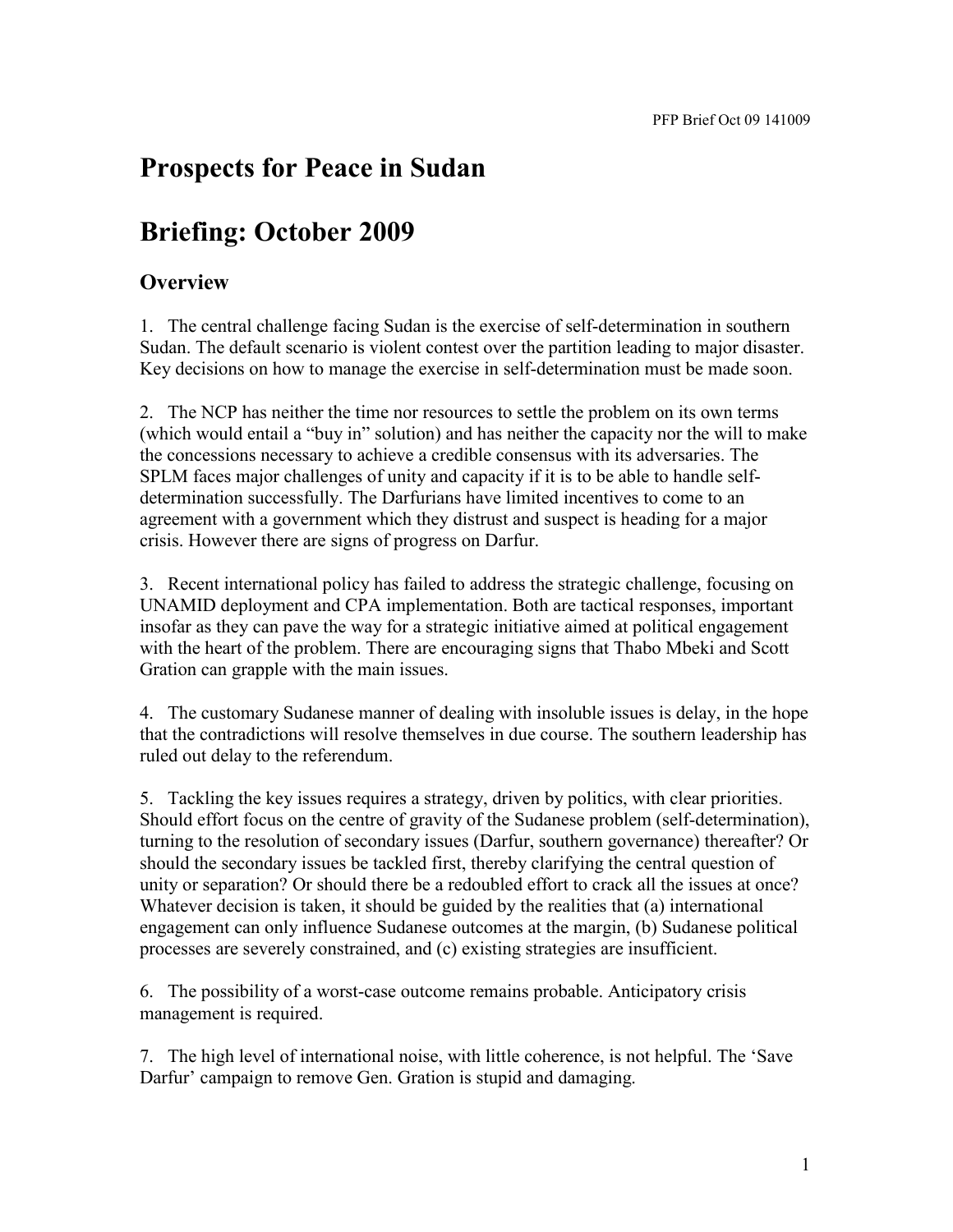### **The Challenge of 2011**

8. The central challenge facing Sudan is the exercise of self-determination in southern Sudan. The timing and options are detailed in the CPA. If it goes ahead the outcome of the vote is not in doubt: Sudan will be partitioned. Success demands that the exercise is legitimate, consensual and orderly. The political conditions are not propitious for fulfilling these requirements.

9. State partition is a difficult option in the best of times, and Sudan is far from the best of times. A formidable amount of political business needs to be transacted in the limited time available. More than three quarters of the way from the CPA signature to the referendum, less than half of the political business is complete. Huge issues lie ahead which are intrinsically complex and can distract from the core question. These issues include economic crisis, elections and the formation of a new government, the three areas, the ICC, humanitarian access in Darfur. The informal political business is equally important. This centres upon a compact among the elites of north and south to identify their core common interests and work to sustain them. Those interests include common financial concerns (participation in the same patronage networks).

10. At current rates of political bargaining success on both formal political process and elite compact cannot be achieved. However it is possible that the imminence of catastrophe will concentrate political minds and accelerate political bargaining such that a new dispensation can be achieved at the requisite moment. One of the key functions of the 2010 elections could be to provide a moment at which concentrated political bargaining can be undertaken.

11. Currently "CPA implementation" is the preferred banner for the SPLM/GoSS and internationals. This gives the impression that they believe that implementation of the CPA will resolve Sudan's problems. For many secondary CPA provisions, such as security arrangements, fiscal arrangements, border demarcation, etc., this is a fair approach. But in reality, *implementation of the core CPA provision—self-determination is the problem*. The referendum on self-determination is an alien process in the Sudanese political tradition: it is a deadline bound non-negotiable all-or-nothing exercise in popular sovereignty. By contrast, Sudanese politics is characterized by delay, recursive negotiation, indeterminacy and elite bargaining. But until there is an alternative to the referendum, it is in the parties' interests to focus on the manageable secondary issues and avoid the unmanageable central one.

12. The default scenario is violent contest over the partition of the country, with conflict within the south, in the transitional areas (especially the Nuba Mountains) and in any other part of the country which is not at peace (e.g. Darfur, should agreement not be reached). The outcome in the south could be a new state which can only sustain itself with indefinite political and financial commitment from its neighbours and the international community. In the north it could be the political annihilation of SPLM constituencies and an embittered part-nation unable to reconcile or move towards democracy. The risks of a regionalized armed conflict should also not be overlooked.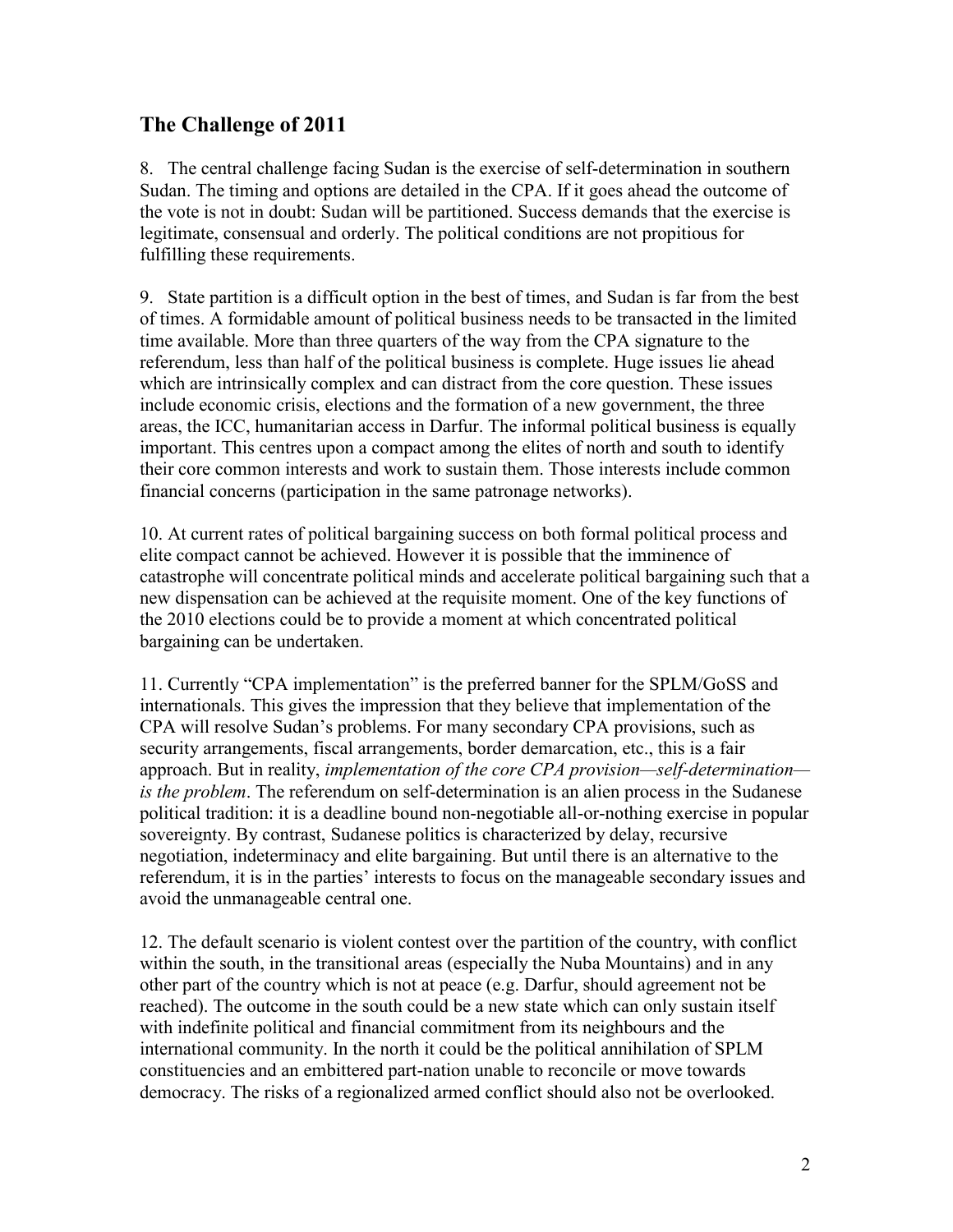13. There are three major policy directions: (a) delay, (b) increased effort to address the issues (in whatever sequence or prioritization) and (c) preparing for the worst.

## **The Challenges of 2009-10**

14. The NCP's preferred option is a "buy in" solution in which the material interests of provincial elites, including the SPLM, become identified with the status quo. Achieving this demands time and resources to cut the necessary bargains. During the recent economic boom years, the NCP and security chiefs had the capacity to purchase loyalty across the whole spectrum of provincial elites. However, it had not proceeded far with this policy. With the fiscal crunch, the level of provincial violence has risen as some provincial elites (and their armed followers) consider themselves underpaid. In response NCP has reverted to an ad hoc policy of concentrating resources on problem areas in fire brigade style. At best this will contain some of the upsurges in violence: the option of an inclusive political compact that encompasses all the elites is now more remote.

15. During the boom years, the SPLM/GoSS dispensed immense amounts of patronage within the south. However, the SPLM/GoSS was less careful in its finances than the NCP, making its governance of southern Sudan more fragile. Approximately three quarters of the \$8 bn in GoSS finance over the last four years remains to be accounted for. The SPLM/GoSS has now run very short of money: its budget for the first quarter of 2009 was about one quarter of the previous year's first quarter (there has been some rebound since). The immediate outcomes have been an upsurge in rural violence by armed units which are no longer paid and the deepening of internal fissures within the SPLM/GoSS.

16. The fiscal crunch has weakened the SPLM/GoSS more than it has weakened the NCP. But the NCP's preferred buy-in solution is not in immediate prospect. The SPLM/GoSS strategy had the effect of inflating the price of loyalty demanded by southern provincial elites to an unsustainable level: the resources needed to contain the current governance crisis in the south exceed those available. Northern constituents also have first claim on NCP patrimony. The NCP prefers to run southern Sudan on the cheap. The likely outcome is that both NCP and SPLM/GoSS will selectively rent the allegiance of specific armed groups, each playing divide-and-rule.

17. Some NCP leaders recognize that the party needs to make major political concessions in order to achieve credible substantive agreements with its adversaries across the country. However, they face major problems. Many in the NCP leadership are deeply sceptical about making any concessions, anticipating that the government's enemies (domestic and international) will simply take advantage and not reciprocate. Others are focused on the material benefits of the status quo and internal factional competition. Equally importantly, both civil and military institutions have become dysfunctional so that a command issued from the top needs to be negotiated at every stage of the hierarchy. Vast effort is needed to implement a policy and there is a hefty discount rate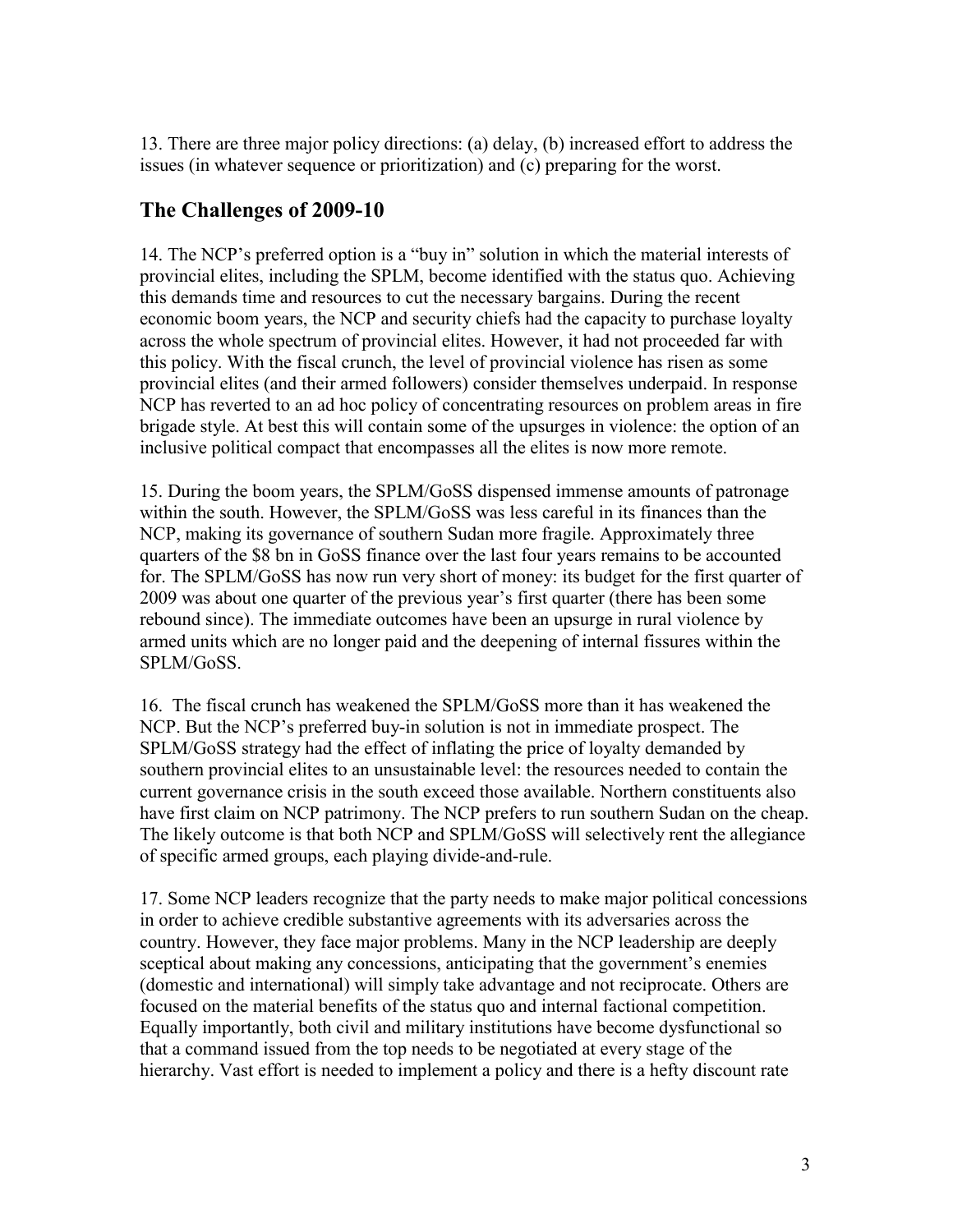on every instruction issued. Most NCP operatives quickly revert to purchasing patch-up solutions rather than trying to reform the institutions.

18. The SPLM is too weak and divided to be able to handle self-determination in an orderly manner. In the south, the SPLM has a large but ill-organized constituency. In the north, it has several ethnic constituencies (notably the Nuba and Blue Nile) and has a party structure that, albeit small, is better organized than in the south. The northern sector of SPLM knows that southern separatism spells political oblivion. The northern sector possesses a political veto over SPLM decision-making. The southern sector of SPLM knows that the longer it fails to come out in support of separation, the more popular support will leach towards openly separatist parties which will challenge it in important constituencies. Meanwhile the GoSS mis-handling of administration and finances has made a new state in Juba less attractive. These internal problems reflect the historical development of the SPLM as an army rather than a political movement, and its manifesto commitment to a united, secular Sudan with self-determination as only a fall-back option. The implication is that the SPLM cannot navigate the issue of self-determination: faced with making a decision on supporting unity or separation it runs a serious risk that it will split or implode.

19. In Darfur, the SLM has failed to make the transition from an armed uprising to a political movement. It depends upon the political platform and resources derived from international attention and lacks the political infrastructure to unite and move towards an agreement. If the SLM leaders do join a peace process they may find that the "negotiation rents" they obtain through the fact of participating in a process are more rewarding than the anticipated gains of a successful completion of that process. Meanwhile Darfur has been isolated in Sudan's national political processes and the SLM is unprepared for participation in elections or national debates. Finally, its leaders have no incentive to come to an agreement with a Government of National Unity that they believe cannot survive.

20. JEM has different faces. As well as being the only organized armed movement in Darfur, it is the vanguard for a Zaghawa elite that has political (security and commercial) interests in Chad, CAR and Libya as well as Sudan. JEM has gambled that it can seize a stake in state power commensurate with its ambitions. The Chad, CAR and Darfur crises can only be resolved when the political interests of the Zaghawa elite are settled, and that requires a compact between the Zaghawa elite and the NCP and its associated riverain commercial elite.

## **The Option of Delay**

21. The customary Sudanese manner of dealing with complicated issues is delay, in the hope that the contradictions will resolve themselves over the course of time. Today, the items on the formal and informal Sudanese political agenda are too many and too complex to be resolved given the existing capacity of the political system to process issues. July 2009 marks the three-quarter point between the CPA (January 2005) and the scheduled date of the referendum (January 2011). Less than half of the necessary political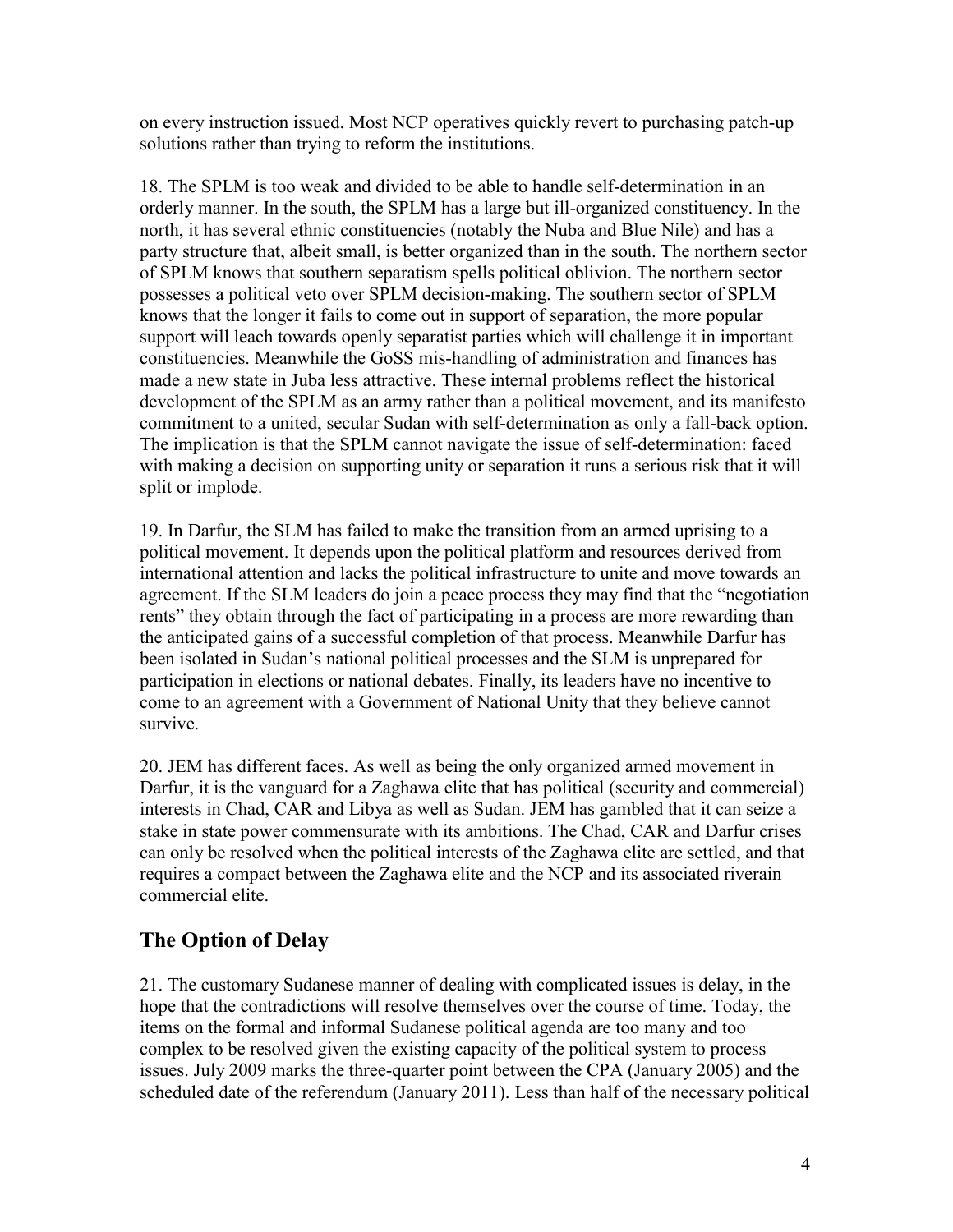business has been done, both in terms of reaching formal benchmarks and in terms of informal political bargains. The political system is not speeding up.

22. Delay in the referendum is not an easy option given the international investment in the CPA timetable and the fact that the legitimacy of the SPLM GoSS among southerners depends on delivering on self-determination. Delay would be credible only if proposed by the SPLM/GoSS in the context of credible efforts to resolve the outstanding issues. The SPLM/GoSS will pay a high price for proposing delay and will need to be compensated.

23. It might be possible to engineer a rapid acceleration of the political process, using an intensive bargaining process among the principals in the context of the elections, currently scheduled for April 2010. This would depend upon the readiness of the NCP and SPLM to reach agreements on the key issues under time pressure. It would require a small and closed forum and a skilled, well-briefed and energetic mediator with the full backing of Africa and the U.S. Even under optimal circumstances this would be a gamble, but the option warrants careful exploration.

## **Darfur**

24. Since the violence and humanitarian emergency have subsided, the issue in Darfur has become the search for a political solution. This has been complicated by the blockages caused by the failures of past efforts at political resolution, the continuing proxy war between Sudan and Chad, the international preoccupation with the logistical issues of UNAMID deployment, and the lack of an overall political strategy by the Joint Chief Mediator.

25. For the great majority of Darfur, the war is over. The removal of the SLA-Minawi from south Darfur in February and the concomitant GoS efforts to resolve the intra-Arab conflicts have created a de facto stabilization of most areas. The challenges are lawlessness, local disputes, creating the conditions for the return of those IDPs who wish to do so, and addressing the political challenges of enabling Darfur to be re-inserted into the national political scene. The Darfur conflict is increasingly played out among different lobby groups outside Sudan, some of which absurdly insist that there is an "ongoing genocide." Unfortunately, the UN Security Council remains sensitive to such external pressures, with the consequence (among others) that it overemphasizes the mechanical aspects of UNAMID deployment and the demand for public posturing, and underestimates the opportunities for political progress towards a resolution of the different layers of conflict.

26. The ICC issue has proved more of a liability for the supporters of the ICC than for the GoS. The Rome Statute parties at the UNSC did not use their leverage to extract any concessions and chart a route ahead during the eight months when the ICC arrest warrant against President al Bashir was pending, leaving them weakened subsequently. The AU decision to reject enforcement of the arrest warrant is merely the recognition of a de facto situation.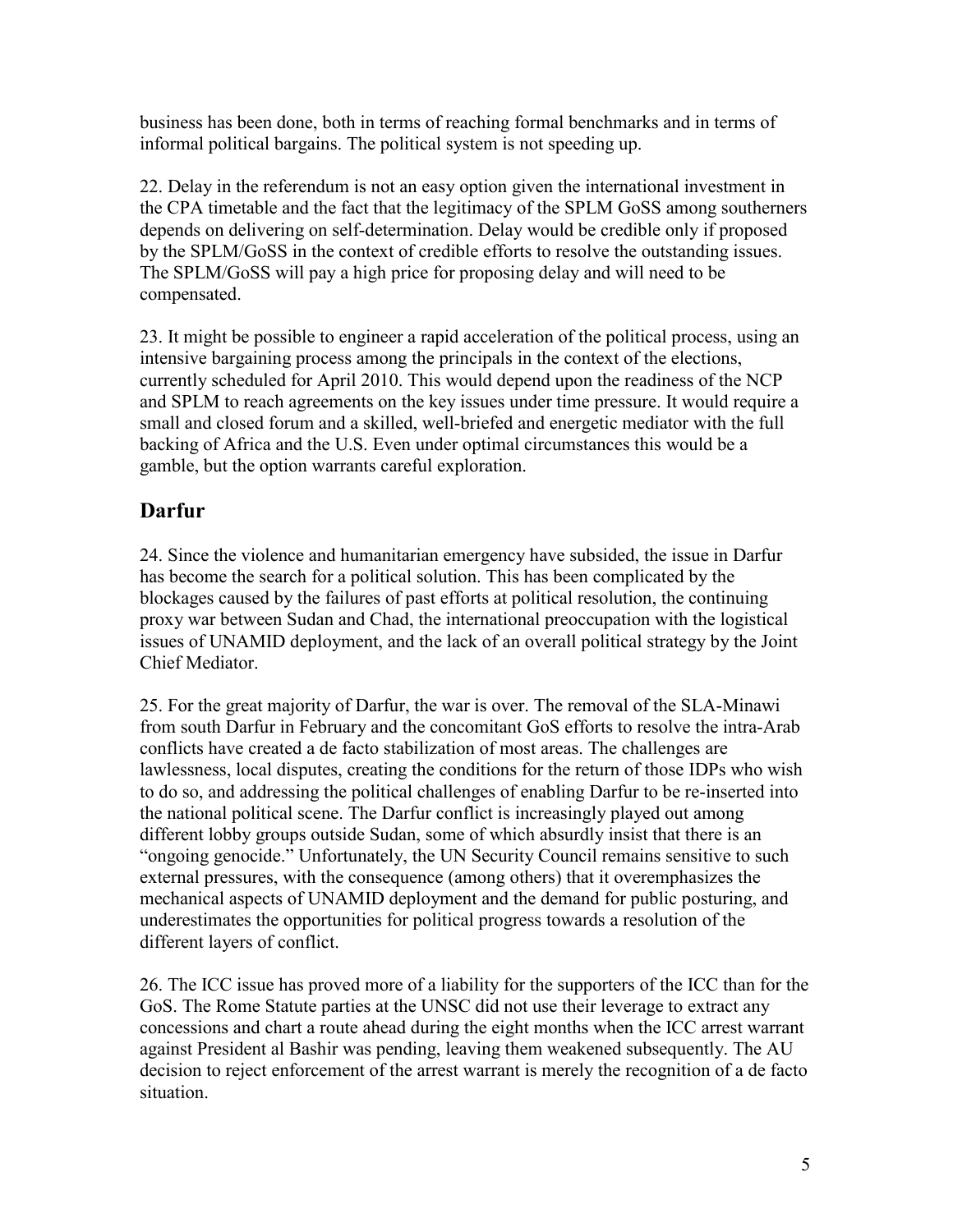27. The Joint Chief Mediator has spent a valuable year without making any tangible progress. The strategy of seeking a ceasefire between the GoS and JEM as the key to a settlement was (to put it charitably) an experiment and a gamble. It did not work. There are signs that the JCM is revising his approach, following in the wake of the AU Panel, but this will only work if the JCM shows the competence and vigour that the Panel has show, and these qualities have not been evident in the mediation effort over the last year.

28. The bright spot is the work of the AU High-Level Panel on Darfur headed by President Thabo Mbeki, which has shown a level of commitment and analysis superior to all other efforts in the recent past. It has revealed an encouraging level of political maturity and process among the Darfurian stakeholders, and a readiness by most of them to move rapidly towards a political settlement. Complications remain, among them the intransigence of some rebel leaders who continue to believe that 'Save Darfur' will deliver the removal of the GoS.

## **Prioritization and Sequencing**

29. The sequencing of tackling Sudan's political problems poses a dilemma. Should effort focus on the centre of gravity of the Sudanese problem (self-determination), and then turn to the resolution of secondary issues (Darfur, southern governance)? The principal difficulty with this approach is that at present there is no strong leadership on among either party prepared to make the strategic choices necessary to resolve the issue. The framing of the question as "implementing the CPA," as though the completion of the agreement would represent a solution to Sudan's national crisis, runs the risk of allowing all parties to avoid dealing with the fundamental issue. It would take either a concerted international effort to allow the parties to revisit the CPA, or a political crisis. A singleminded focus on this issue runs the risk that, in the time it takes to move towards a resolution, other crises will derail the effort.

30. An alternative is to tackle the secondary issues first, beginning with Darfur, thereby clearing the way to grapple with the central question. The danger of this is that the Darfur issue is sufficiently complicated, and the stakeholders (domestic and international) sufficiently disorganized or contradictory, that no outcome will be delivered in the time available. Should the Darfur issue remains unresolved when the major national questions (elections, self-determination) rear their heads, both sets of issues could become intractable.

31. Numerous tactical issues arise in seeking to resolve the Darfur crisis rapidly, including the role of Chad (and hence France), the stalled Doha process, the inadequacies of the armed movements, the need for Darfur Arab representation, etc. The movements, especially JEM, do not have any interests in a resolution before it is clear how the national issues will be settled. A key question will be deadlines. Contrary to the desultory experience of the last three years, the AU Panel on Darfur has shown that there are possibilities of real and rapid progress, based on energetic and inclusive consultation. The time is ripe for a fresh approach to Darfur.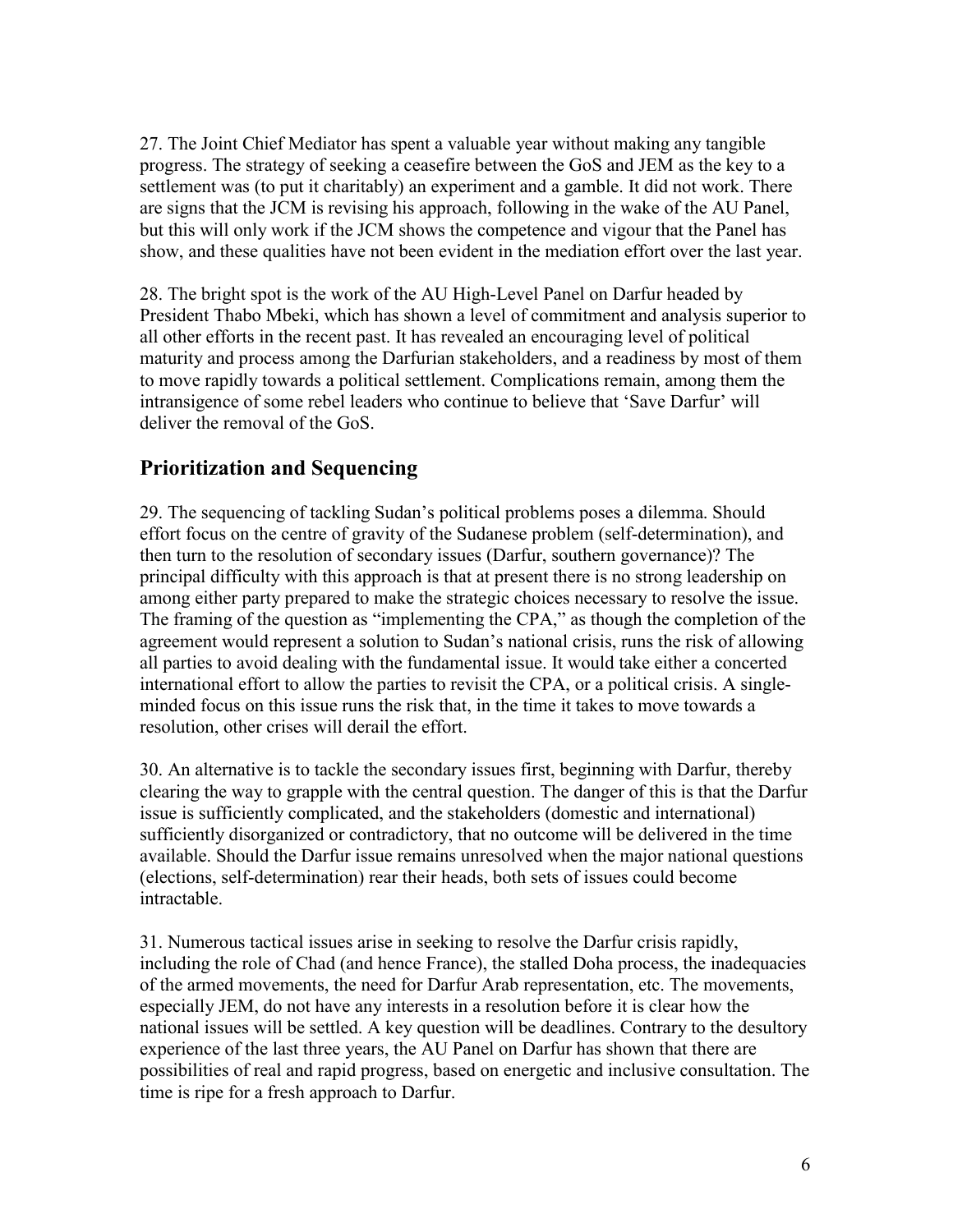#### **Elections**

32. The 2010 elections are fraught with difficulties. The elections are exceedingly complex and even with the considerable delay to the timetable they will be very hard to organize. There are major pieces of legislation which have been delayed because of the slow pace of conduct of parliamentary business and the paranoia of the NCP/security leaders, especially in the wake of the ICC arrest warrant against President Omar al Bashir. Insecurity affects a number of constituencies especially in Darfur. The census remains disputed. Nonetheless there is sufficient consensus among the political parties that the elections are likely to proceed.

33. The wisdom of the 'mid-term' elections was debated during the CPA negotiations. The international partners advocated the elections, over initial resistance by both NCP and SPLM. The rationale against is that (a) they are a burdensome and complicating factor, and (b) a new elected GoNU will require a great deal of political negotiation and if the signatories to the CPA are not in a dominant position then the remaining provisions of the CPA are in question. In addition, given that the elections can no longer be considered 'mid-term' but are coming close to the end of the interim period, the wisdom of electing a new GoNU just a few months before that government is dissolved by the south voting for secession, is questionable. Lastly, elections are expensive and donors may consider them a financial extravagance given that the referendum will follow within a year. (Elections are of course much cheaper than either war or peacekeeping).

34. The rationale in favour is that the government that presides over the exercise in selfdetermination must be a legitimate (i.e. elected) government that includes the major political stakeholders that were not part of the CPA. The major challenge to the legitimacy of the CPA negotiations at the time was the exclusion of the northern Sudanese political opposition, principally the NDA parties but also the Darfurians, and also to a lesser extent the southern parties other than the SPLM. The experience of the 1970s was that the exclusion of these parties from the Addis Ababa agreement meant that when they later joined the government, the gains of the Addis Ababa peace were reversed. The aim was therefore to achieve the democratization of Sudan and the legitimation of the CPA, through inclusivity, during the interim period itself.

35. The question of whether Darfur can be included in the elections has since arisen. There are arguments on both sides. One particularly persuasive argument repeatedly expressed in Darfur is that if the elections are held and Darfur is not included, then this will be a strong signal to Darfurians that they are not full citizens of Sudan. In the same way that the incomplete elections of 1965, 1968 and 1986 (in which the south was underrepresented due to some constituencies being war zones) contributed to the discrediting of the elected governments and the growth of separatist sentiment in the south, the selective exclusion of Darfur would be an invitation to Darfurians to demand self-determination or secession.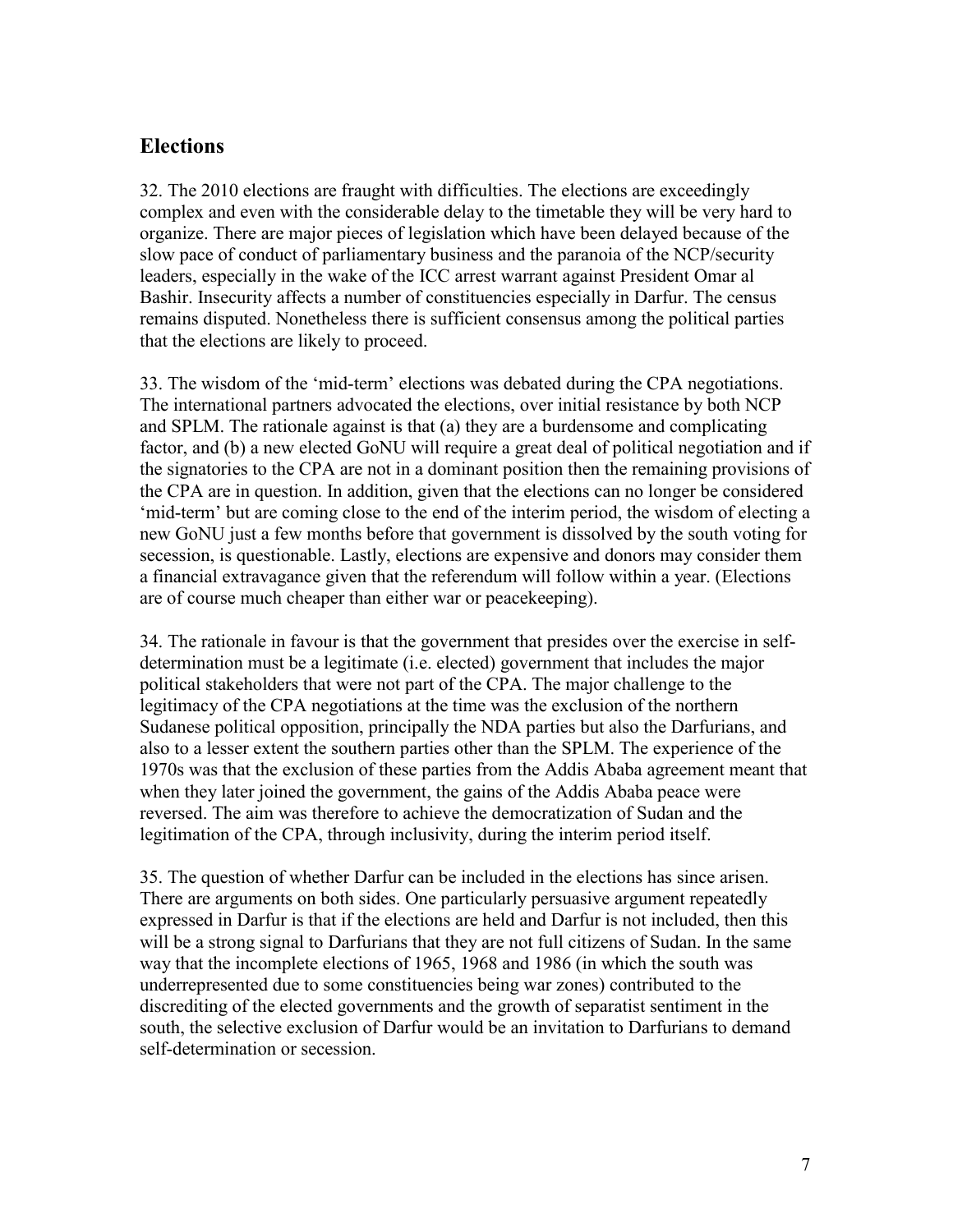36. The NCP candidate will be President Bashir, and the NCP will ensure that he does not lose. Any possibility of him standing down was shut off by the ICC Prosecutor. Pres. Bashir has further consolidated his position by removing the head of the National Intelligence and Security Service, Gen. Salah Abdalla Gosh. Reasons for this include the fear that he was running a "state within a state" and potentially becoming part of a move to replace Bashir. His removal was also an element in a deal with the Chadian government which has seen the Chadian opposition removed from the border area, as a quid pro quo for Libya and Chad scaling back on support for JEM.

### **Preparing for the Worst**

37. Without an exceptional and fresh effort over the coming months, the most probable outcome of the next eighteen months is a contested and disorderly partition of Sudan, while the Darfur conflict remains unresolved and new armed conflict occurs in south Kordofan. Vocal opinion in north America and Europe will demand policies that take the moral high ground and punish Khartoum while responding to humanitarian needs. The UN Security Council will be more responsive to this chorus than to the realities on the ground. The AU PSC response will be based on a sound political analysis but will be too late.

38. A restored relationship of mutual confidence between Khartoum and Washington DC is essential if there is to be any progress. A bilateral agreement between Sudan and the U.S. is the prerequisite for any workable agreements on domestic issues including revisiting the CPA and peace in Darfur.

39. International advocacy on Sudan has had several unfortunate side effects. One is that some leaders in the SPLM and Darfur believe that the U.S. is capable, and ought to be ready, to guarantee solutions to their problems, including providing the necessary guarantees for an independent south Sudan. A second is that these parties prefer to negotiate with Khartoum through the intermediary of Washington DC rather than directly, an approach that cannot lead to sustainable outcomes. One of the challenges for U.S. policy is to downgrade the expectations of Sudanese domestic actors and to serve as a facilitator of a domestically-driven negotiation process instead of negotiating simultaneously U.S. bilateral interests and serving as a proxy for weak national opposition parties. A third is that U.S. policy is pushed towards taking on too many secondary issues and trying to micromanage. A fourth side effect is that the campaign against Gen. Gration feeds the paranoia of the hardliners in Khartoum that there is a regime change agenda in Washington DC. Lastly, the campaign generates uncertainty about any existing U.S. policy position and invites a strategy of second-guessing and delay among the Sudanese actors.

40. Britain, France and the UN have become less significant due to their failure to surmount the policy challenge posed by the ICC. France has also found itself entrapped by a dead end policy on Chad. China and Russia have limited influence.